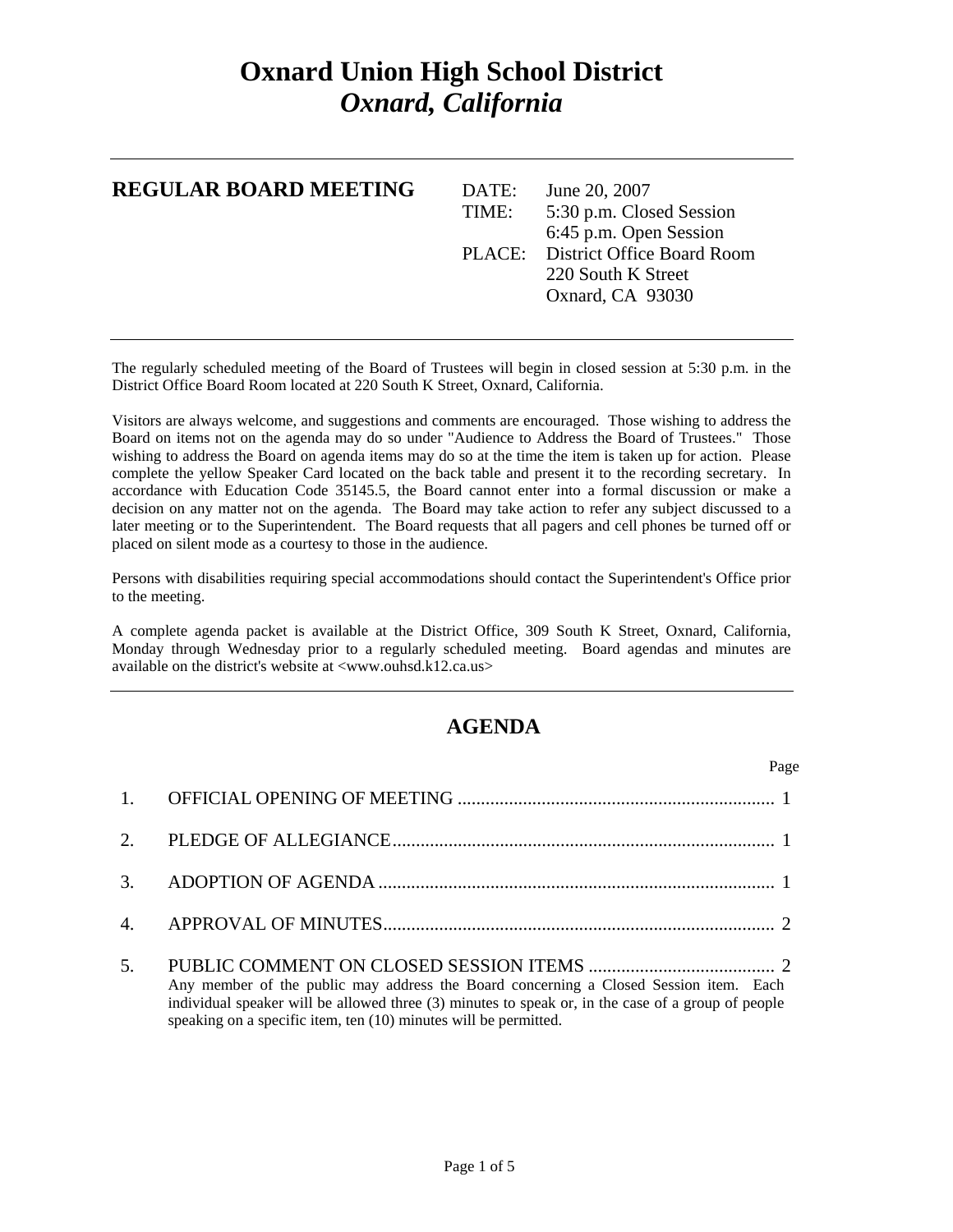Board Meeting Agenda June 20, 2007

|     |           |                                                                                                                                                                                                                                                                                                                                                                                                                                                                                                                                                                                                                     | Page |
|-----|-----------|---------------------------------------------------------------------------------------------------------------------------------------------------------------------------------------------------------------------------------------------------------------------------------------------------------------------------------------------------------------------------------------------------------------------------------------------------------------------------------------------------------------------------------------------------------------------------------------------------------------------|------|
| 6.  |           |                                                                                                                                                                                                                                                                                                                                                                                                                                                                                                                                                                                                                     |      |
|     |           | During this time, the Board may adjourn to Closed Session to discus confidential material relating<br>to the items listed below.                                                                                                                                                                                                                                                                                                                                                                                                                                                                                    |      |
|     | A.        |                                                                                                                                                                                                                                                                                                                                                                                                                                                                                                                                                                                                                     |      |
|     | <b>B.</b> | Conference with Legal Counsel - Existing Litigation                                                                                                                                                                                                                                                                                                                                                                                                                                                                                                                                                                 |      |
|     | C.        | Conference with Legal Counsel – Anticipated Litigation                                                                                                                                                                                                                                                                                                                                                                                                                                                                                                                                                              |      |
| 7.  |           | (6:45 p.m. - Time Approximate)                                                                                                                                                                                                                                                                                                                                                                                                                                                                                                                                                                                      |      |
| 8.  |           | Proposed Budget of Oxnard Union High School District of Ventura County for the<br>Year Ending June 30, 2008                                                                                                                                                                                                                                                                                                                                                                                                                                                                                                         |      |
| 9.  |           | Those persons wishing to address the Board may do so at this time by completing a yellow Speaker<br>Card, located on the back table, and presenting it to the recording secretary. Please address your<br>comments to the Board President. Individual presentations are limited to three (3) minutes each, or in<br>the case of a group of people speaking on a specific items, ten (10) minutes will be permitted. Please<br>refer to the complete text of Oxnard Union High School District Board Policy 910: Procedures for<br>Communicating with the Board of Trustees, located in the front of the Board book. |      |
| 10. |           |                                                                                                                                                                                                                                                                                                                                                                                                                                                                                                                                                                                                                     |      |
|     | A.        | <b>Board Recognition:</b><br><b>District Retirees</b> , 2007                                                                                                                                                                                                                                                                                                                                                                                                                                                                                                                                                        |      |
|     | <b>B.</b> | <b>Board Recognition:</b><br>Class of 2007 Valedictorians, Salutatorians/Top Scholars                                                                                                                                                                                                                                                                                                                                                                                                                                                                                                                               |      |
|     | C.        | <b>Board Recognition:</b><br>CIF Champions, CIF Champions for Character,<br><b>OUSHD</b> Athletic Champion, and Certified Athletic Administrators                                                                                                                                                                                                                                                                                                                                                                                                                                                                   |      |
|     | D.        | Board Recognition: Future Administrators' Academy Graduates                                                                                                                                                                                                                                                                                                                                                                                                                                                                                                                                                         |      |
|     | Е.        | Migrant Region 17: Honor Student Rocio Favelas,<br><b>Board Recognition:</b><br>Channel Islands High School and Honor Alumnus Hugo Viveros,<br>Pacifica High School Teacher                                                                                                                                                                                                                                                                                                                                                                                                                                         |      |
|     | F.        | Special Report: Law Academy - Oxnard and Camarillo High School                                                                                                                                                                                                                                                                                                                                                                                                                                                                                                                                                      |      |
|     | G.        | Consideration of Approval of Modification of Work Year: Certificated Position<br>Director of Interscholastic Athletics                                                                                                                                                                                                                                                                                                                                                                                                                                                                                              |      |
|     | H.        | Introduction of New Student Representative to the Board, 2007-08                                                                                                                                                                                                                                                                                                                                                                                                                                                                                                                                                    |      |
|     | I.        | Regular Report: Student Representative to the Board of Trustees: Melissa Ramirez                                                                                                                                                                                                                                                                                                                                                                                                                                                                                                                                    |      |
|     | J.        | General District Acknowledgements/Updates: Superintendent Jody                                                                                                                                                                                                                                                                                                                                                                                                                                                                                                                                                      |      |
|     |           | Dunlap                                                                                                                                                                                                                                                                                                                                                                                                                                                                                                                                                                                                              |      |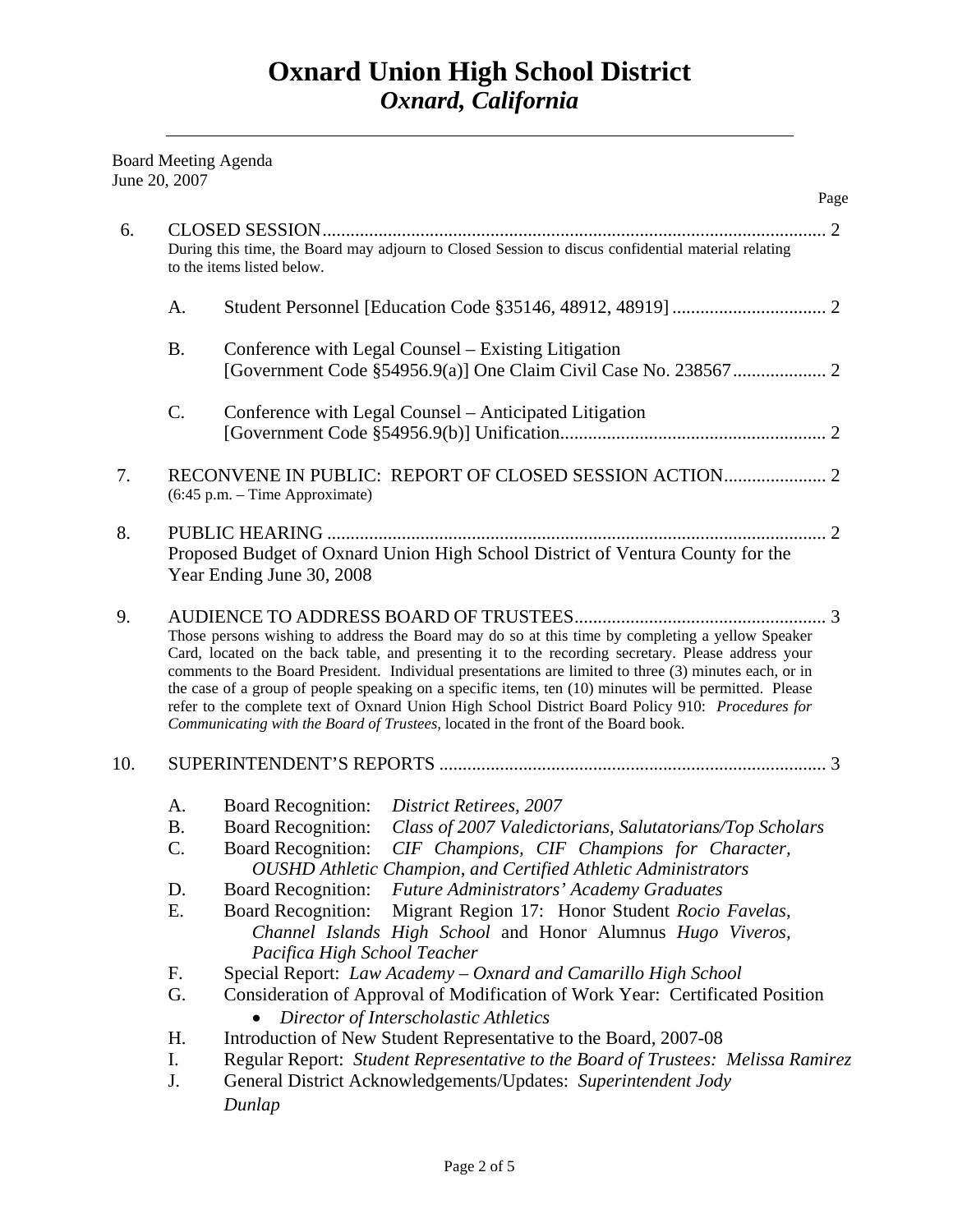Board Meeting Agenda June 20, 2007

|           |                                                                             | Page |
|-----------|-----------------------------------------------------------------------------|------|
|           |                                                                             |      |
| A.        | Consideration of Approval of Certificated and Classified Personnel 4        |      |
| <b>B.</b> |                                                                             |      |
| C.        | Consideration of Approval of Student Expulsions by Voluntary Agreement      |      |
|           | of the School Principal, the Student, and the Students' Parent/Guardian, as |      |
|           |                                                                             |      |
| D.        | Consideration of Approval of Student Expulsion by Recommendation of the     |      |
|           |                                                                             |      |
| E.        | Consideration of Approval of Non-Public School Placement for Student        |      |
|           | Case Number Thirty-nine, 06/07, According to the Recommendation of the      |      |
|           |                                                                             |      |
| F.        |                                                                             |      |
| G.        |                                                                             |      |
| H.        |                                                                             |      |
| I.        |                                                                             |      |
| J.        | Consideration of Approval of Oxnard College Summer Migrant Academy          |      |
|           |                                                                             |      |
| K.        |                                                                             |      |
| L.        | Consideration of Adoption of Resolution No. 07-31, Authority for            |      |
|           | the Board of Trustees to Improve Salaries and Benefits for Certain          |      |
|           |                                                                             |      |
| M.        | Consideration of Renewal of Agreement with Herff-Jones for the              |      |
|           |                                                                             |      |
| N.        | Consideration of Renewal of Agreement with Herff Jones for the              |      |
|           |                                                                             |      |
| O.        | Consideration of Renewal of Agreement with Miller Brown and                 |      |
|           |                                                                             |      |
| P.        | Consideration of Approval of Engagement Letter for Actuarial                |      |
|           | Valuation of Retiree Health and Welfare Benefits with Deloitte              |      |
|           |                                                                             |      |
| Q.        | Consideration of Approval of Agreement with City of Oxnard, Oxnard          |      |
|           | Police Department, Ventura County District Attorney, Ventura County         |      |
|           | Probation Agency, City Impact Inc., Oxnard School District and Oxnard       |      |
|           | Union High School District for Gang Violence Suppression Multi-             |      |
|           |                                                                             |      |
| R.        | Consideration of Adoption of Resolutions for fiscal Year 2007-2008: No.     |      |
|           | 07-25, Temporary Loans Between District Funds; No. 07-26,                   |      |
|           | Appropriation Transfers; No. 07-27, Transfers To and From the Deferred      |      |
|           | Maintenance Fund; No. 07-28, Authorization for Budget Transfers; No. 07-    |      |
|           | 29, To Authorize the District to Borrow Funds for Immediate                 |      |
|           |                                                                             |      |
| S.        | Consideration of Renewal of Agreement for Legal Services with the           |      |
|           |                                                                             |      |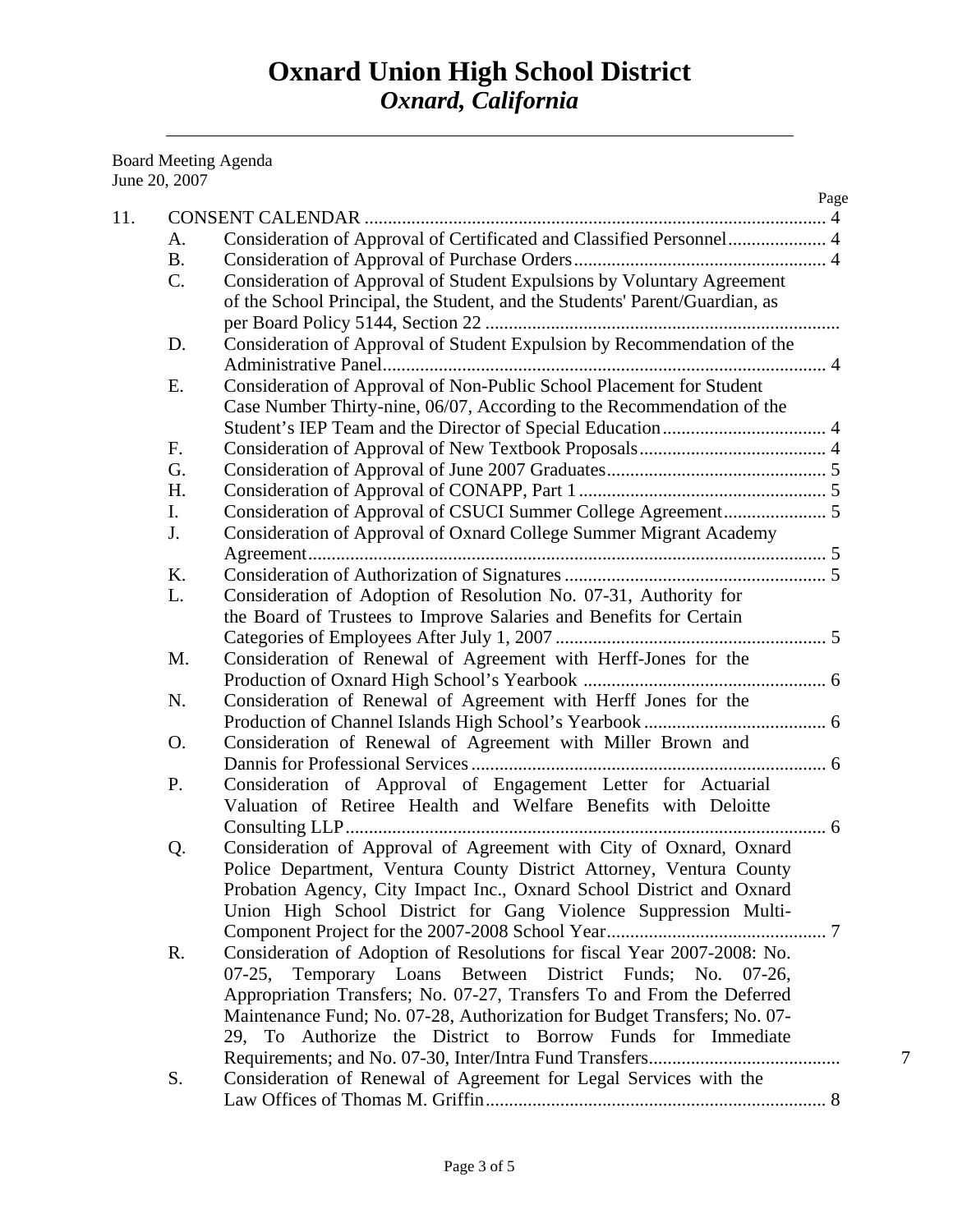Board Meeting Agenda June 20, 2007

| 11. |           | <b>CONSENT CALENDAR - Continued</b>                                         | Page |
|-----|-----------|-----------------------------------------------------------------------------|------|
|     | T.        | Consideration of Renewal of Agreements With the Ventura County Office       |      |
|     |           | of Education for Escape Financial Systems and Escape Payroll/Personnel      |      |
|     |           |                                                                             |      |
|     | U.        | Consideration of Approval of Agreement with Oxnard College for              |      |
|     |           |                                                                             |      |
|     | V.        | Consideration of Approval of Agreement with Wal-Mart for Vocational         |      |
|     |           |                                                                             |      |
|     | W.        | Consideration of Approval of California School Management Group, Inc.       |      |
|     |           | Consulting Proposal for E-Rate Years 11 and 12 Technology Infrastructure  8 |      |
|     | X.        | Consideration of Approval of Agreement between Oxnard Union High            |      |
|     |           | School District and Kiwitt's General Building for Site Work at the District |      |
|     |           |                                                                             |      |
|     | Y.        | Consideration of Adoption of Resolution 07-32 between Oxnard Union          |      |
|     |           | High School District and Community Commission for Ventura County  9         |      |
|     | Z.        |                                                                             |      |
|     | AA.       |                                                                             |      |
|     |           |                                                                             |      |
| 12. |           |                                                                             |      |
|     | A.        | Consideration of Approval to Grant or Deny the Camarillo Academy of         |      |
|     |           | Progressive Education (CAPE) Application for a K-12 Charter School10        |      |
|     | <b>B.</b> |                                                                             |      |
|     | C.        | Consideration of Reclassification of Coordinator of School-to-Work to       |      |
|     |           |                                                                             |      |
|     | D.        | Consideration of Approval of Declaration of Need for Fully Qualified        |      |
|     |           |                                                                             |      |
|     | E.        |                                                                             |      |
|     | F.        | Consideration of Adoption of Proposed Budget for the Year Ending            |      |
|     |           |                                                                             |      |
|     | G.        | Consideration of Renewal of Agreements with Oxnard Police Department,       |      |
|     |           | Ventura County Sheriff's Department and the City of Camarillo for Youth     |      |
|     |           |                                                                             |      |
| 13. |           |                                                                             |      |
|     | A.        | Correspondence                                                              |      |
|     | <b>B.</b> | <b>Board Members' Reports and Communications</b>                            |      |

C. Board Members' Interests and Concerns